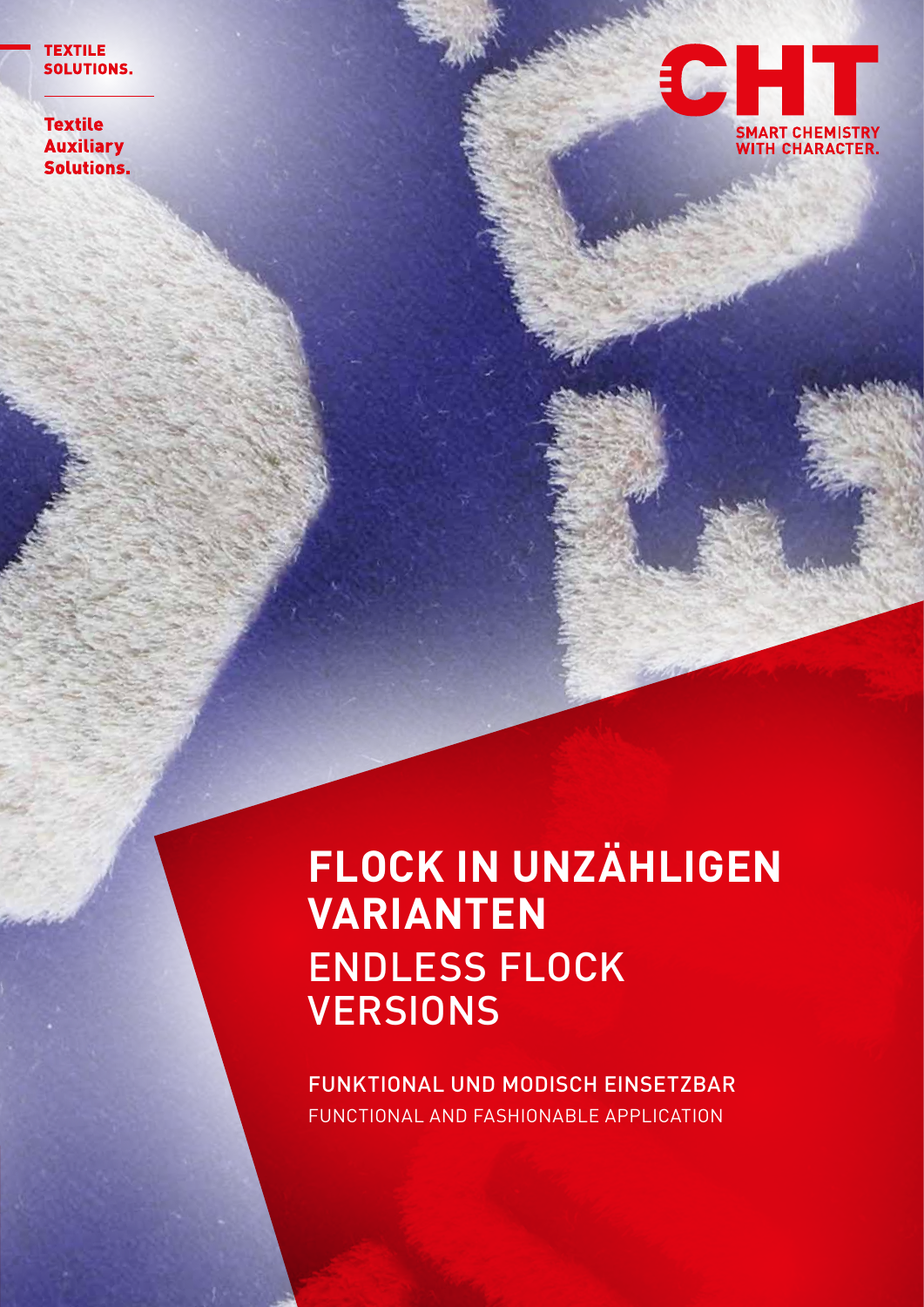# IHR INDIVIDUELLER ALLESKÖNNER

# YOUR INDIVIDUAL ALLROUNDER

Flock ist aus unserer heutigen Welt nicht mehr wegzudenken. Der Erfolg liegt in seiner Vielseitigkeit der Anwendungen. Die Beflockungsklebstoffe der CHT Gruppe eröffnen Ihnen dazu unendliche Möglichkeiten. Dies basiert auf langjährigen Erfahrungen, umfangreichen Testserien und der intensiven Zusammenarbeit mit unseren Kunden.

#### UNSERE BASICS: KNOW-HOW UND SERVICE

Unsere leistungsstarken Klebstoffe fügen sorgfältig aufeinander abgestimmte Komponenten zu einer individuellen Lösung zusammen.

Lernen Sie die vielseitigen Gründe kennen, warum viele Industrieanwender dem Know-how und dem Service der CHT Gruppe vertrauen.

Flock is an inherent part of our present world. Its versatile applications make flock such a successful product. The flocking adhesives of the CHT Group open up endless possibilities. This is based on years of experience, vast test series and the intense cooperation with our customers.

#### OUR BASICS: KNOW-HOW AND SERVICE

Our efficient adhesives put carefully harmonised components together to a tailor-made solution.

Get to know the versatile reasons why many industrial users trust in our know-how and service.

#### **ÜBER 3.000 JAHRE ERFOLGSGESCHICHTE**

Schon im alten China wurden Gegenstände beflockt, um sie aufzuwerten und zu verschönern. Dazu streute man Naturfasern in Harzleim ein.

Die eleganten Tapeten in den Renaissance- Schlössern an der Loire belegen, dass Flock auch in Europa eine lange Tradition hat.

Heutzutage ist die elektrostatische Beflockung in der Lage, mit unterschiedlichen Anlagenkonzepten, angepassten Klebstoffen und den passenden Flockfasern nahezu jede Oberfläche zu veredeln. Sie verleiht verschiedenen Trägermaterialien nicht nur eine besondere Optik, sondern vielfältige Eigenschaften und Funktionen.

#### **MORE THAN 3,000 YEARS OF SUCCESS**

In ancient China objects had already been flocked by sprinkling natural fibres into resin glue to upgrade and embellish them.

The elegant wallpapers in renaissance castles along the Loire prove that flock has had a long tradition in Europe, too.

Nowadays, electrostatic flocking can upgrade almost any surface with various machine concepts, adjusted adhesives and the matching flock fibres. Flocking not only provides different substrate materials with a special look but also with versatile properties and functions.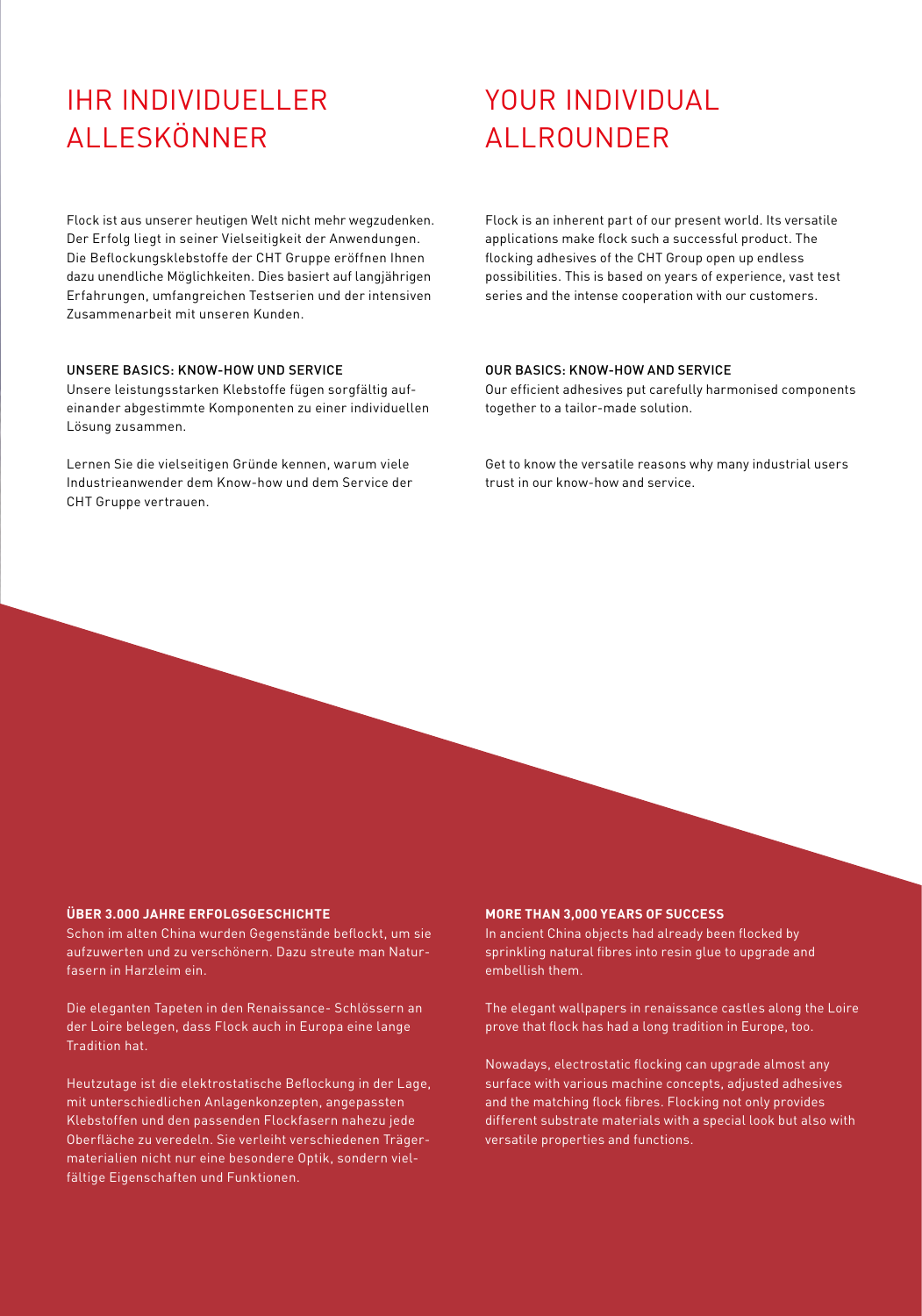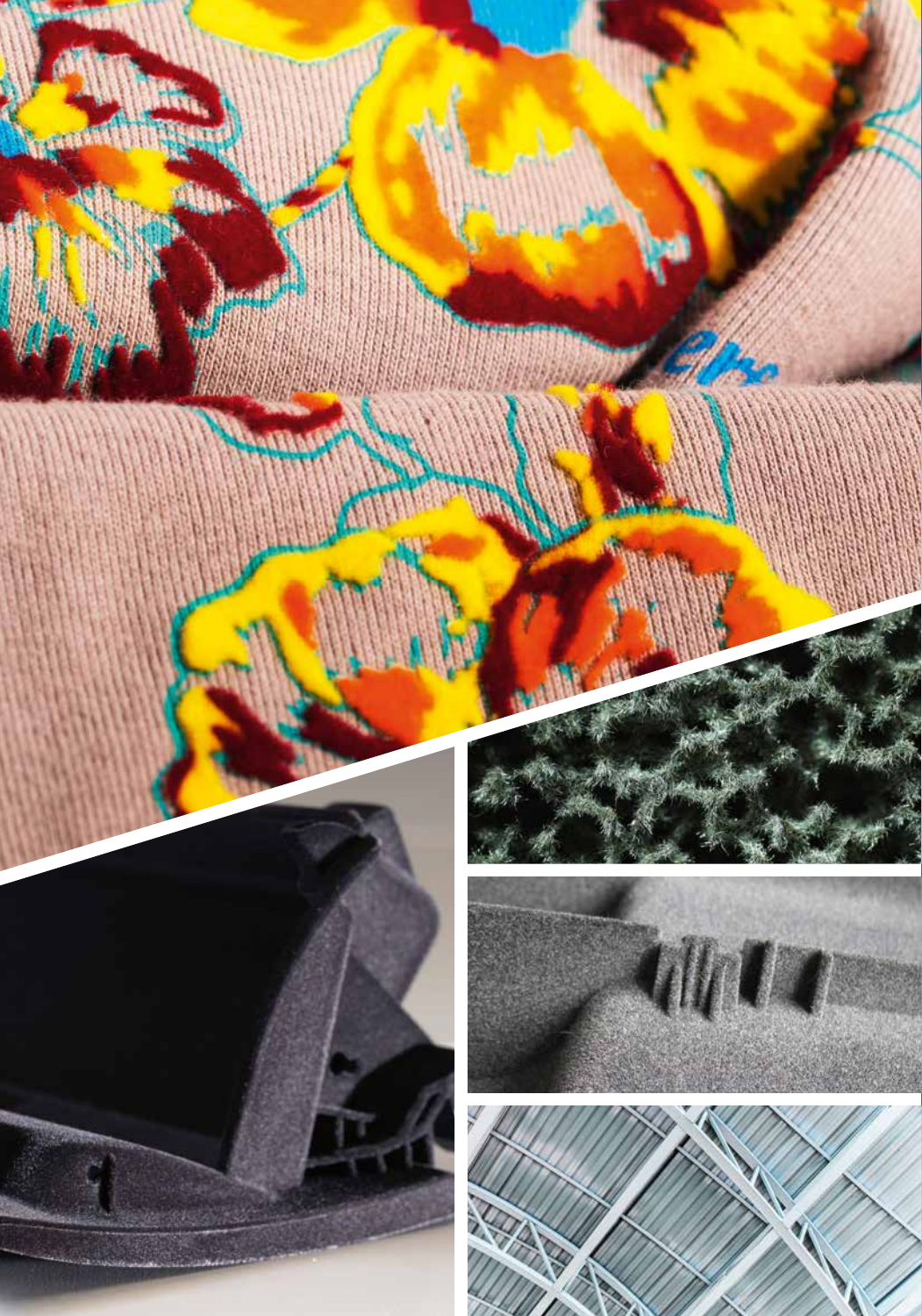# AUF DIE TECHNOLOGIE KOMMT ES AN

Die Möglichkeiten der Beflockungstechnologie reichen von der einfachen handwerklichen bis hin zur vollautomatisierten Produktion mit computergesteuerten Anlagen. Dabei werden kurze Fasern elektrostatisch oder mechanisch in eine unmittelbar zuvor applizierte Kleberschicht eingebracht, so dass eine dichte Faseroberfläche aus Millionen Flockfasern entsteht.

Von den verschiedenen Flockmaterialien wird Polyamid aufgrund seiner Eigenschaften am häufigsten eingesetzt. Nicht allein Flächen, sondern auch dreidimensionale Objekte aus nahezu allen denkbaren Materialien lassen sich individuell beflocken.

Die Kleberschicht wird durch Spritzen, Walzen, Pinseln oder Tauchen aufgetragen. In der Textilbeflockung erfolgt der Kleberauftrag in Form eines Motivs mittels Flachsiebbzw. Rotationsdruck oder vollflächig durch Applikation über Rakelsysteme. Nach dem Trocknen und Fixieren sind die Flockfasern mit dem Trägermaterial fest verbunden.

- Faserlänge: ca.  $0,3 10,0$  mm
- Faserdicke: ca.  $0.9 50$  dtex
- Substrate: Textil, Papier, Metall, Holz, Kunststoffe etc.
- Flockmaterialien: Baumwolle, Kunstseide, Polyamid, Polyester, Acryl

# IT'S THE TECHNOLOGY THAT COUNTS

The flocking technology ranges from the simple manual up to the fully automatic production with computer-controlled plants. Short fibres are electrostatically or mechanically incorporated into an adhesive layer which was applied just shortly beforehand, so that a dense fibre surface of millions of flock fibres results.

Due to its properties polyamide is used most often from the great number of flock materials. Flocking is not restricted flat surfaces but can also be individually effected on threedimensional objects made of nearly any material.

The adhesive layer is applied by spraying, rolling, brushing or dipping. In textile flocking the adhesive is applied in the shape of a motif by means of flat screen or rotary printing or it is applied on the complete area by means of blade systems. After drying and curing the flock fibres are tightly bonded with the substrate material.

- Fibre length: approx.  $0.3 10.0$  mm
- Fibre thickness: approx.  $0.9 50$  decitex
- $\blacktriangleright$  Substrates: textiles, paper, metal, wood, plastics, etc.
- $\blacktriangleright$  Flock materials: cotton, artificial silk, polyamide, polyester, acrylic

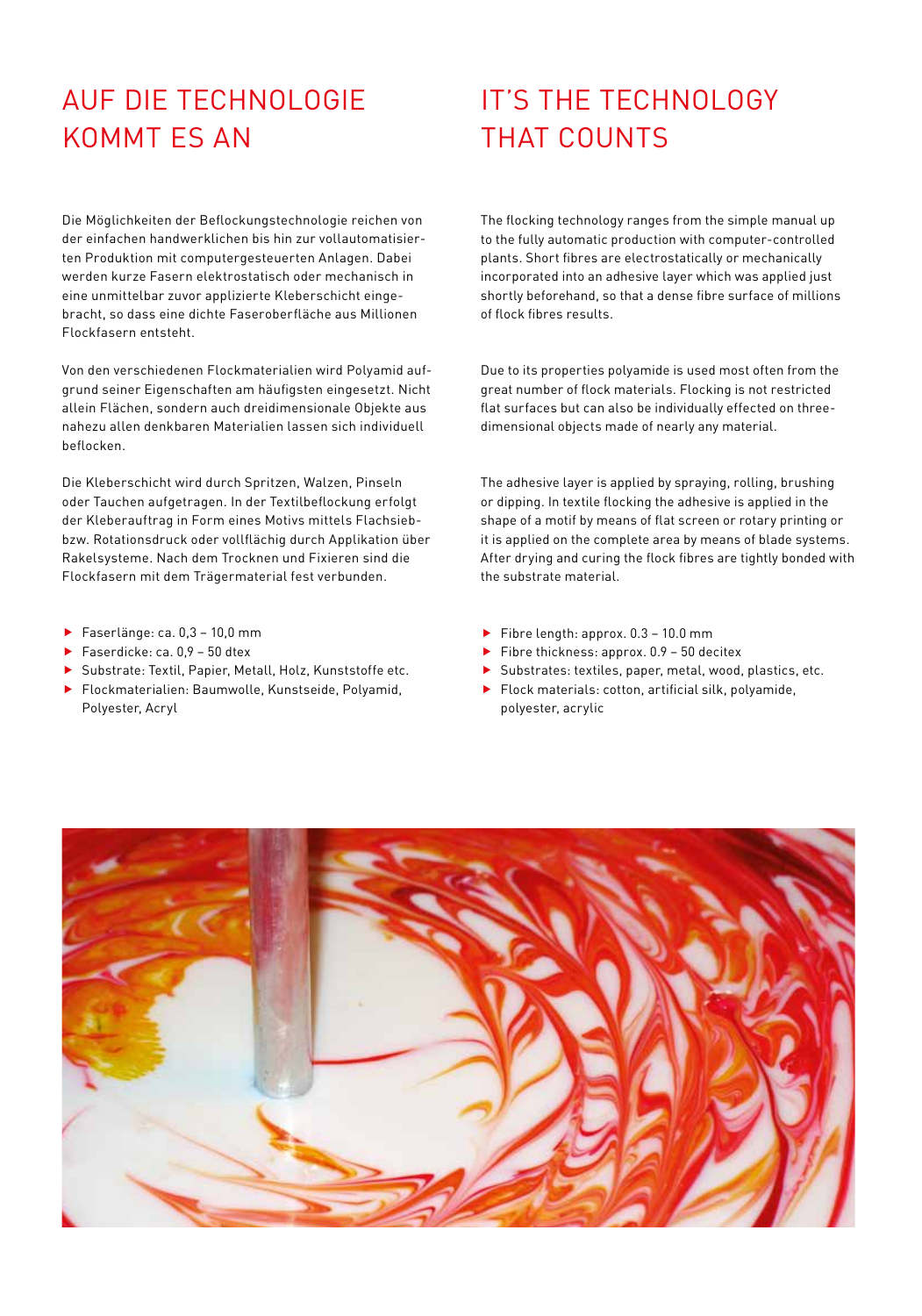# MULTITALENT MIT VIELEN VORTEILEN

Flock bietet ein enorm breites Spektrum an Möglichkeiten, um ein Produkt optisch aufzuwerten und ihm zusätzliche neue Eigenschaften zu verleihen. Je nach Anforderung kann die Flock-Technologie dabei anspruchsvolle Herausforderungen meistern.

#### WAS FLOCK UNTER ANDERM ALLES KANN

- ▶ Vermeidung von Kondenswassertropfen
- **F** Schlupffreie Kraftübertragung
- ▶ Verhinderung von mechanischen Geräuschen
- $\blacktriangleright$  Minderung von Raumschall
- **F** Vermeidung von Gleitreibung
- $\blacktriangleright$  Kostensenkung
- $\blacktriangleright$  Erhöhte Griff-Freundlichkeit
- $\blacktriangleright$  Wärmeisolierung
- $\blacktriangleright$  Kletthaftung

### MULTITALENT WITH MANY **BENEFITS**

Flock offers a really broad range of possibilities to upgrade the look of a product and to provide it with additional new properties. Depending on the demands the flock technology can tackle ambitious challenges.

#### WHAT FLOCK CAN OFFER TO YOU

- $\blacktriangleright$  Prevention of condensation water drops
- $\blacktriangleright$  Slip-free force transmission
- $\blacktriangleright$  Prevention of mechanical noises
- $\blacktriangleright$  Reduction of ambiance sounds
- $\blacktriangleright$  Prevention of dynamic friction
- $\blacktriangleright$  Reduction of cost
- $\blacktriangleright$  More agreeable handle
- $\blacktriangleright$  Heat insulation
- $\blacktriangleright$  Velcro backing

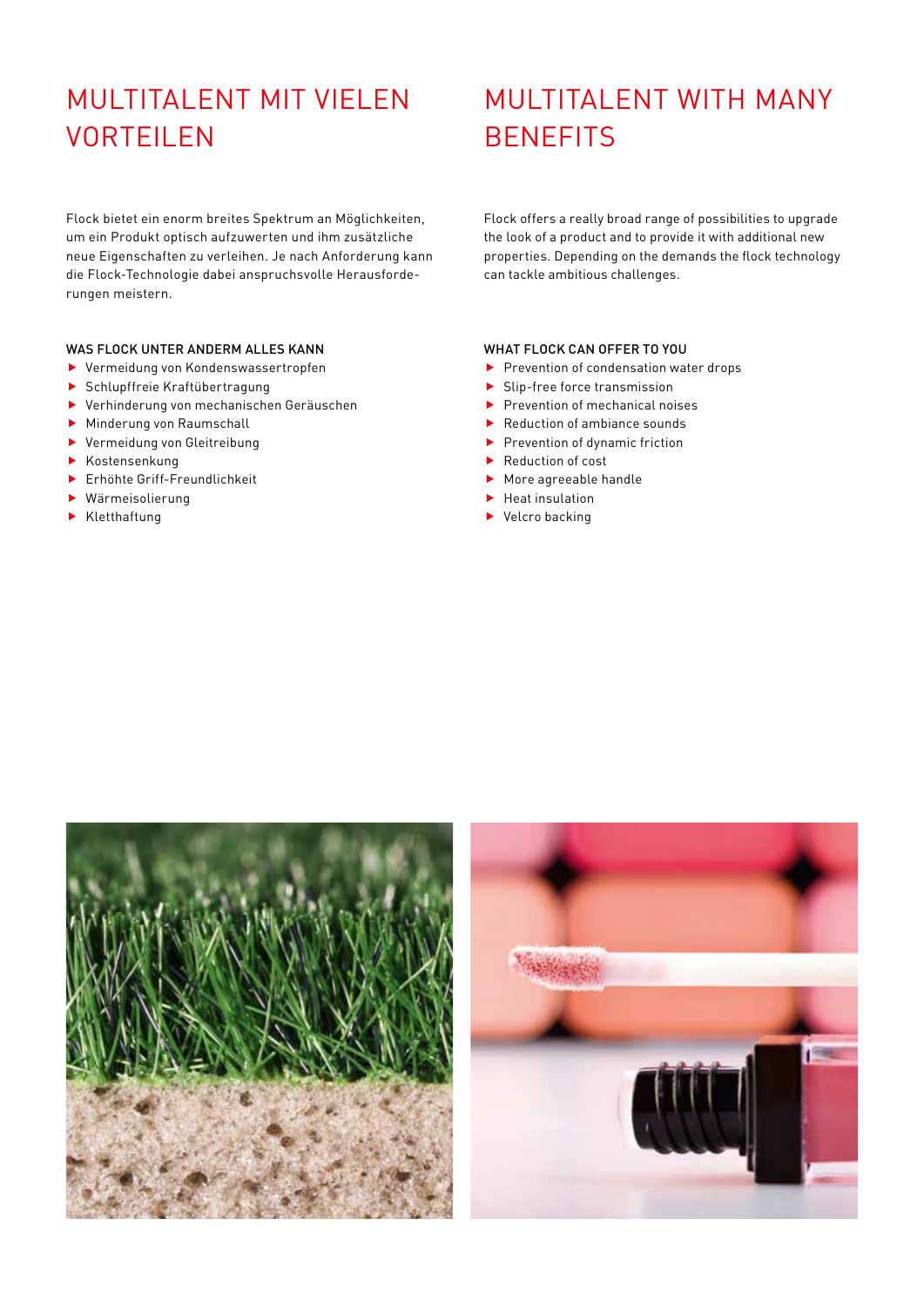# UNIVERSELL UND FUNKTIONAL EINSETZBAR

#### AUTOMOBILE

Beim Fahrzeugbau eignet sich Flock für Handschuhkästen, Sonnenblenden, Kopfstützen, Verkleidungen von A-, B-, und C-Säulen, für Fensterführungsprofile, Spiralkabel und Ablagen zur Geräuschminderung und Verbesserung der Haptik.

#### KOSMETIK

Beflockte Tipps und Applikatoren übernehmen die Funktion eines Pinsels mit Depotwirkung.

#### INDUSTRIETECHNIK

Zur Geräuschdämmung werden Greifer und Umlenkungen beflockt. Der Flock dient aber auch als Kratzschutz und Gleitschicht bei Hebemechanismen und Transportsystemen für empfindliche Güter.

#### HEIM & HAUSHALT

Kaffeetassen, Untersetzer und Mikrowellen-Geschirr werden beflockt, um eine interessante Oberfläche zur Wärmeisolation sowie als Berühr- und Klapperschutz zu erzeugen. Beflockte Farbroller und Streichpads ermöglichen einen gleichmäßigen Farbauftrag.

#### PAPIER

Flock dient zur optischen und haptischen Veredelung.

#### VERPACKUNGEN

Beflockte Etuis für Schmuck, Brillen, Handys oder Parfüme sorgen für einen hochwertigen Qualitätseindruck.

#### **BAU**

Flock wird zur Basis beim Aufbau diverser Dämm- und Sperrschichten sowie als Antidrop-Beschichtung zur Verhinderung von Kondenswassertropfen verwendet.

#### MÖBEL

Flock eignet sich ideal zur Herstellung von Möbelbezugsstoffen mit hervorragender Abriebfestigkeit.

#### TEXTILIEN

Modestoffe, Werbeaufdrucke auf Sporttrikots sowie funktionelle Bürsteneffekte auf Teppichmatten lassen sich optimal mit Flock realisieren. Reinigungstücher reinigen mit einer Flockbeschichtung besser und schonender.

### UNIVERSAL AND FUNCTIONAL APPLICATION

#### AUTOMOTIVE INDUSTRY

In the automotive industry flock is suited for glove boxes, sun visors, headrests, claddings of pillars A, B and C, window guide profiles, coiled cables and shelves to reduce noises and improve the feel.

#### COSMETICS

Flocked tips and applicators take over the function of a brush with storage effect.

#### INDUSTRIAL TECHNOLOGY

Grippers and diffusers are flocked to reduce noises. Flock, however, also serves as scratch protection and anti-friction layer for lifting mechanisms and transport systems for sensitive goods.

#### HOME & HOUSEHOLD

Coffee cups, coasters and microwave dishes are flocked to produce an interesting surface for heat insulation and as contact or rattle protection. Flocked paint rollers and pads facilitate an even paint application.

#### PAPER

Flock serves for an optical and haptic upgrading.

#### PACKAGINGS

Flocked cases for jewellery, glasses, mobile phones or perfumes leave a high-quality impression.

#### **CONSTRUCTION**

Flock is used as base for building up various insulating and barrier layers and as anti-drop coating to prevent condensation water drops.

#### FURNITURE

Flock is ideally suited for producing upholstery fabrics with an excellent abrasion resistance.

#### TEXTILES

Fashion fabrics, advertising prints on sports clothing as well as functional brush effects on carpet mats can be optimally realised with flock. Cleaning wipes with a flock coating clean better and more gently.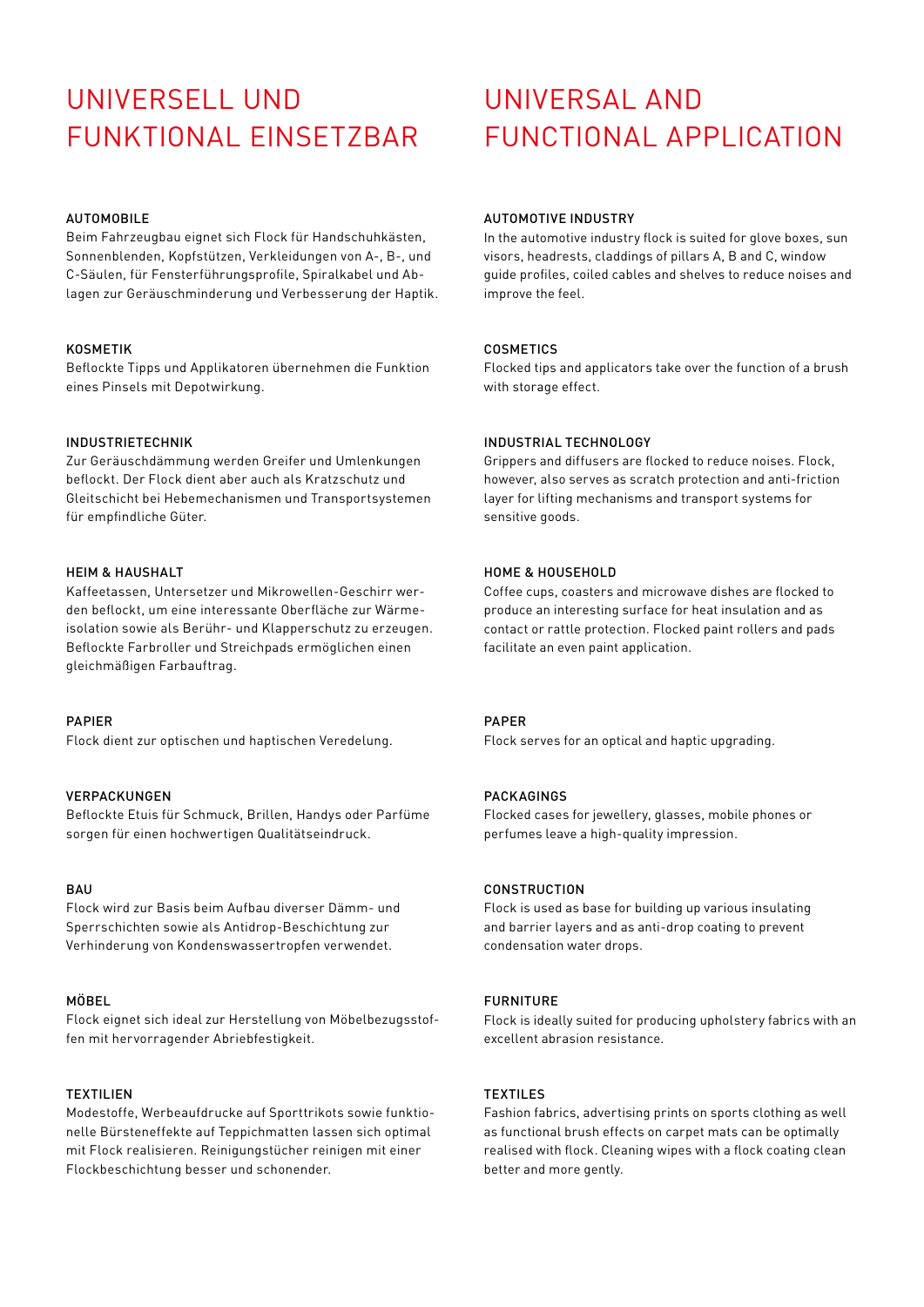# INDIVIDUELLE LÖSUNGEN UND SERVICES

Perfektion können Sie bei der Beflockung nicht sehen – aber gut erkennen: Ein CHT-Klebstoff erfüllt anspruchsvollste Eigenschaften, wie z.B.

- $\blacktriangleright$  weich oder hart
- $\blacktriangleright$  elastisch oder starr
- $\blacktriangleright$  wasch- und reinigungsbeständig
- $\blacktriangleright$  lösemittelfest
- $\blacktriangleright$  hitze- und kältebeständig
- $\blacktriangleright$  umweltgerecht
- $\blacktriangleright$  lagerstabil
- $\blacktriangleright$  kratz- und reibfest und er hält und hält und hält.

#### VON DER PLANUNG ZUM FERTIGEN PRODUKT

Mit TUBVINYL und TUBICOLL bieten wir Ihnen ein Sortiment wasserbasierender bzw. lösemittelbasierender Flockkleber, die sich jeweils auf Ihre individuelle Anwendung und das gewünschte Eigenschaftsprofil abstimmen lassen.

Gemeinsam mit Ihnen erarbeiten wir die genauen Verfahrensund Verarbeitungsempfehlungen, damit Sie von Anfang an optimale Ergebnisse erzielen. Wir begleiten Ihre Projekte von der Planung bis zur Produktfertigung.

### INDIVIDUAL SOLUTIONS AND SERVICES

You can't tell from the look of a flocking whether it is perfect but you can recognise it: since a CHT adhesive meets ambitious properties such as e.g.:

- $\blacktriangleright$  soft or hard
- $\blacktriangleright$  elastic or stiff
- $\blacktriangleright$  stable to washing and dry cleaning
- $\blacktriangleright$  stable to solvents
- $\blacktriangleright$  stable to heat and coldness
- $\blacktriangleright$  environmentally friendly
- $\blacktriangleright$  storable
- $\blacktriangleright$  resistant to scratching and rubbing with this adhesive the flock sticks for a really long time

#### FROM PLANNING UP TO THE END PRODUCT

With our TUBVINYL and TUBICOLL products we offer a range of water-based and solvent-based flock adhesives which can be adjusted to your individual application and the desired property profile.

Together with you we work out detailed recommendations for the procedure and the processing to enable you to achieve optimum results right from the start. We accompany your projects from the planning phase up to the product manufacturing.

SPRECHEN SIE UNS AN. Telefon: +49 7071 154 455 | E-Mail: print-flock@cht.com

#### GET IN TOUCH WITH US.

Telephone: +49 7071 154 455 | E-Mail: print-flock@cht.com